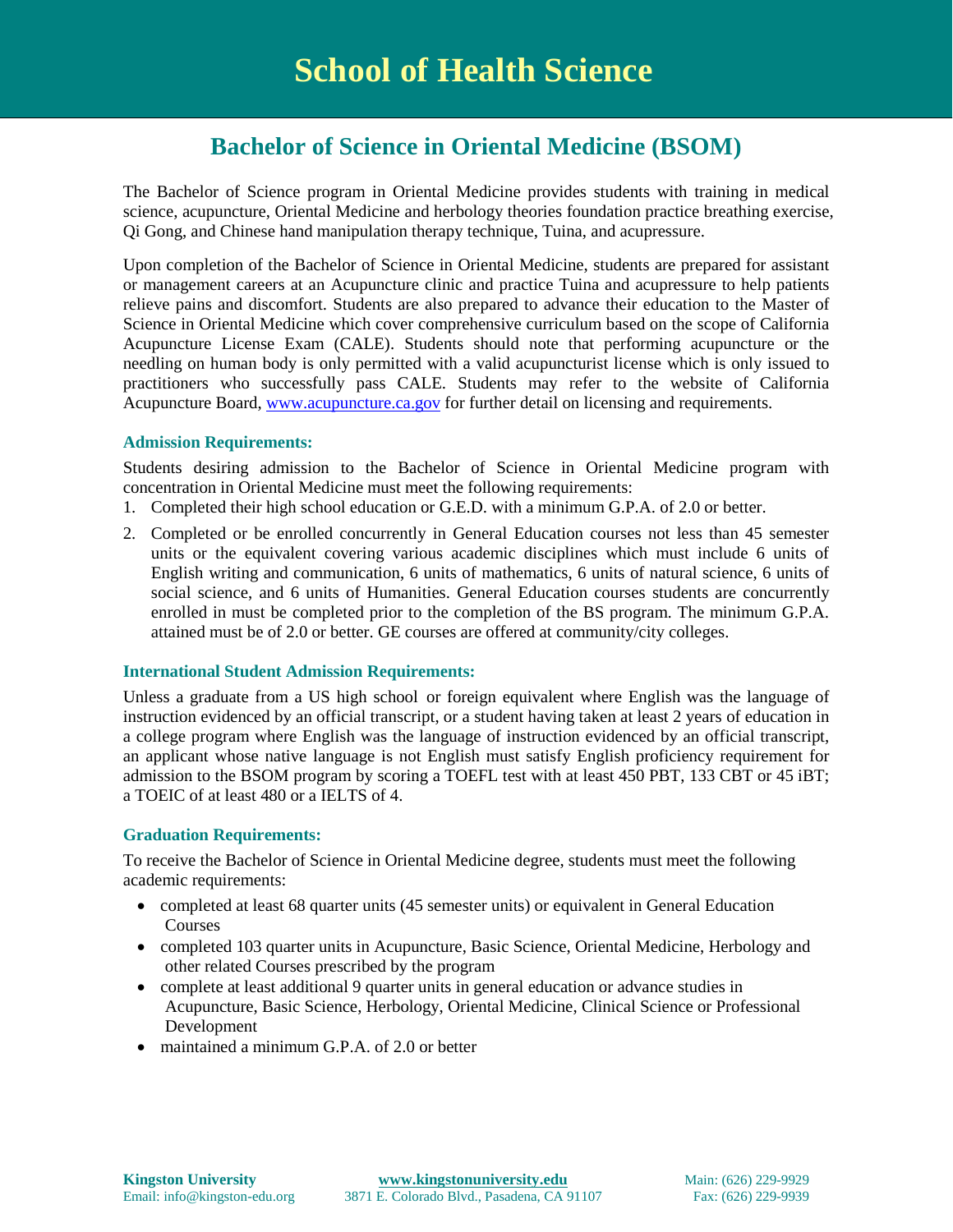

## **BSOM Curriculum**

The BSOM curriculum includes 68 quarter units (45 semester units) in General Education Courses, and 103 quarter units in Oriental Medicine concentration courses as listed below.

### **Oriental Medicine Concentration Courses Required: 103 quarter Units**

| <b>Department</b>       | Course No.     | <b>Course Title</b>                                   |       | Units                                      |
|-------------------------|----------------|-------------------------------------------------------|-------|--------------------------------------------|
| <b>Acupuncture</b>      | <b>AC</b> 1221 | Introduction to Acupuncture I                         |       | 3                                          |
|                         | AC 1222        | Introduction to Acupuncture II                        |       | 3                                          |
|                         | AC 1211        | <b>Acupuncture Meridian Theory</b>                    |       |                                            |
|                         | AC 1241        | Acupressure and Tuina Therapy                         |       | $\frac{2}{3}$                              |
|                         | AC 2231        | Dynamics of Acupuncture Points                        |       | $\overline{3}$                             |
|                         | AC 3231        | Microtherapy of Acupuncture/Auricular & Scalp Therapy |       | $\overline{3}$                             |
|                         |                |                                                       | Total | 17                                         |
| <b>Basic Science</b>    | <b>BS</b> 1111 | Human Biology                                         |       | $\mathfrak{Z}$                             |
|                         | <b>BS</b> 1171 | Topographic Anatomy                                   |       | $\overline{\mathbf{c}}$                    |
|                         | <b>BS 2181</b> | Anatomy and Physiology I                              |       | $\frac{3}{3}$                              |
|                         | <b>BS 2182</b> | Anatomy and Physiology II                             |       |                                            |
|                         | <b>BS 2183</b> | Anatomy and Physiology III                            |       | 3                                          |
|                         | <b>BS</b> 3141 | Nutrition in Primary Care                             |       | $\overline{2}$                             |
|                         |                |                                                       | Total | 16                                         |
| <b>Herboloty</b>        | HB 1411        | Botany and Introduction to Herbology                  |       | 3                                          |
|                         | HB 2421        | Chinese Herbology I                                   |       | $\overline{4}$                             |
|                         | HB 2422        | Chinese Herbology II                                  |       | $\overline{4}$                             |
|                         | HB 2423        | Chinese Herbology III                                 |       | $\overline{4}$                             |
|                         | HB 2424        | Chinese Herbology IV                                  |       | $\overline{4}$                             |
|                         | HB 3431        | Herbal Formulas Compound and Synthesis                |       | $\overline{c}$                             |
|                         | HB 3460        | Herbal Pharmacy                                       |       | 3                                          |
|                         |                |                                                       | Total | 24                                         |
| <b>Oriental</b>         | OM 2311        | Fundamental Theories of Chinese Medicine I            |       | $\mathfrak 3$                              |
| <b>Medicine</b>         | OM 2312        | Fundamental Theories of Chinese Medicine II           |       |                                            |
|                         | OM 1312        | Chinese Medical Terminology/Literature                |       | $\begin{array}{c} 2 \\ 2 \\ 3 \end{array}$ |
|                         | OM 3320        | <b>Chinese Medical Diagnosis</b>                      |       |                                            |
|                         | OM 1311        | History & Philosophy of Oriental Medicine             |       | $\overline{c}$                             |
|                         | OM 1321        | Qi Gong Theory and Technique                          |       | $\begin{array}{c} 2 \\ 2 \\ 3 \end{array}$ |
|                         | OM 1322        | Tai Chi Exercise                                      |       |                                            |
|                         | OM 4321        | Zangfu Syndromes I                                    |       |                                            |
|                         | OM 4322        | Zangfu Syndromes II                                   |       | 3                                          |
|                         |                |                                                       | Total | 22                                         |
| <b>Clinical Science</b> | CS 1511        | <b>Western Medical Terminology</b>                    |       | $\overline{c}$                             |
|                         | CS 1521        | Survey of Clinical Medicine                           |       | 3                                          |
|                         | CS 3521        | Medical Assessment / Physical Examination             |       | $\overline{3}$                             |
|                         |                |                                                       | Total | 8                                          |